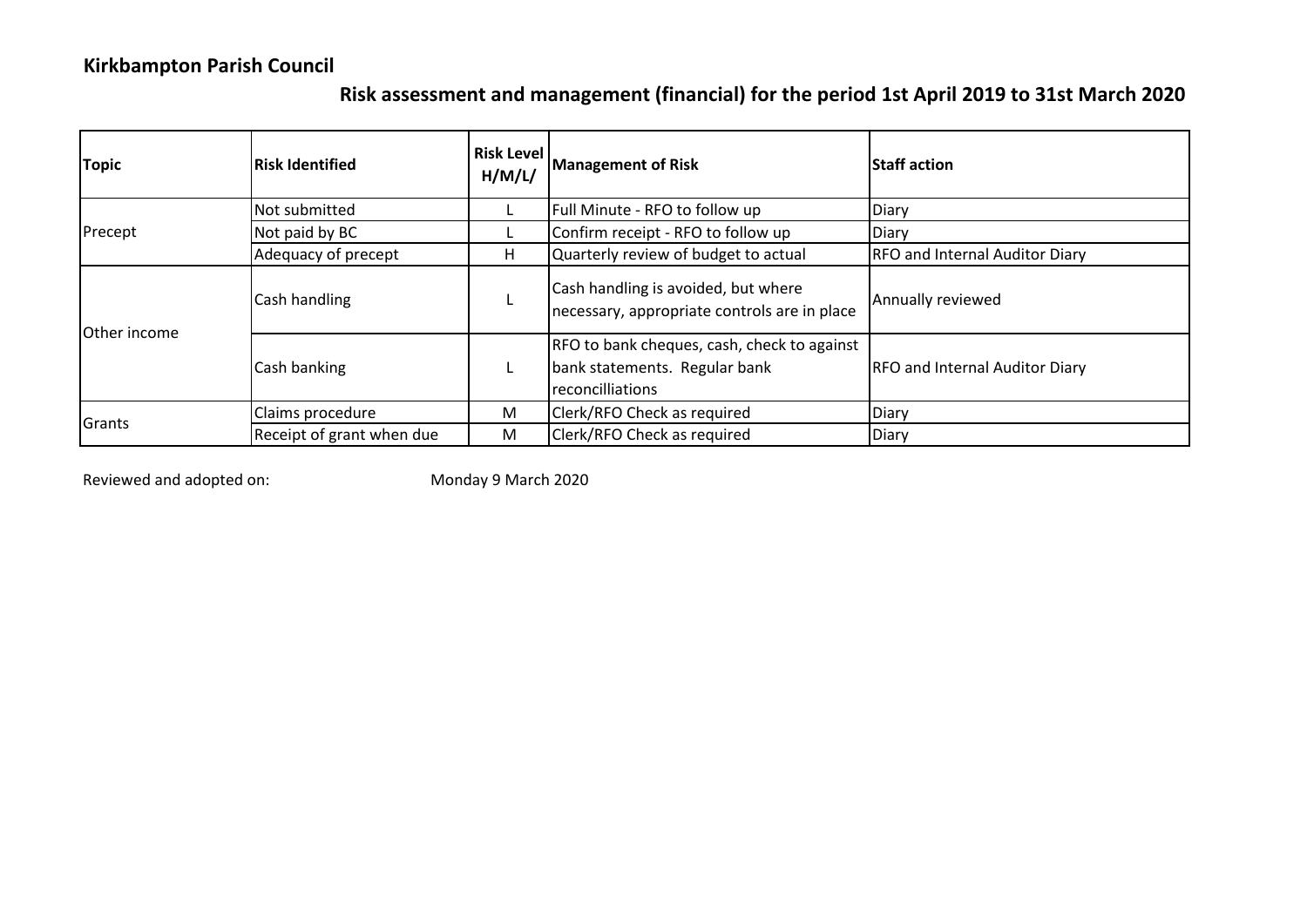## **Kirkbampton Parish Council**

## **Risk assessment and management (financial) for the period 1st April 2019 to 31st March 2020**

| <b>Topic</b>                          | <b>Risk Identified</b>                                              | <b>Risk Level</b><br>H/M/L/ | <b>Management of Risk</b>                                                                            | <b>Staff action</b>          |
|---------------------------------------|---------------------------------------------------------------------|-----------------------------|------------------------------------------------------------------------------------------------------|------------------------------|
| <b>Salaries</b>                       | Wrong salary/hours/rate paid                                        | M                           | Check salary to hour. Check hours and rate<br>to contract                                            | Member to verify             |
|                                       | Wrong deductions - NI and<br>Income tax                             | M                           | <b>Check to PAYE Calculations</b>                                                                    | Member to verify             |
|                                       | Self employed status<br>challenged                                  |                             | Not applicable as employed status recorded                                                           | Member to verify             |
| Direct Costs and<br>overhead expenses | Goods not supplied to Council                                       | M                           | Follow up on all orders                                                                              | RFO to check                 |
|                                       | Invoice incorrectly calculated<br>or recorded                       |                             | Check calculations on invoices. Check bank<br>statements                                             | Member to verify             |
|                                       | Cheque payable is excessive<br>or to wrong party                    |                             | Signatories(2) inital stub and voucher. Bank<br>reconciliation verifies on internet<br>transactions. | Approval by signatories      |
| <b>Grants &amp; Support</b>           | No power to pay or no<br>evidence of agreement of<br>Council to pay | M                           | Minute council agreement with the power<br>used to authorise payment if in query                     | Member to verify             |
|                                       | conditions agreed                                                   |                             | Agree and document any reasonable<br>conditions                                                      | RFO to check                 |
| <b>Election Costs</b>                 | Invoice at agreed rate                                              |                             | RFO check and Councillors consider against<br>budget                                                 | RFO to check                 |
| <b>VAT</b>                            | VAT analysis                                                        | M                           | All items listed on Parish Accounts                                                                  | RFO to check                 |
|                                       | Charged on purchases                                                |                             | Checked against Parish Account lists                                                                 | RFO to check                 |
|                                       | Claimed within time limits                                          | M                           | Agree returns submitted with Internal<br>Auditor                                                     | RFO / Internal Auditor Diary |